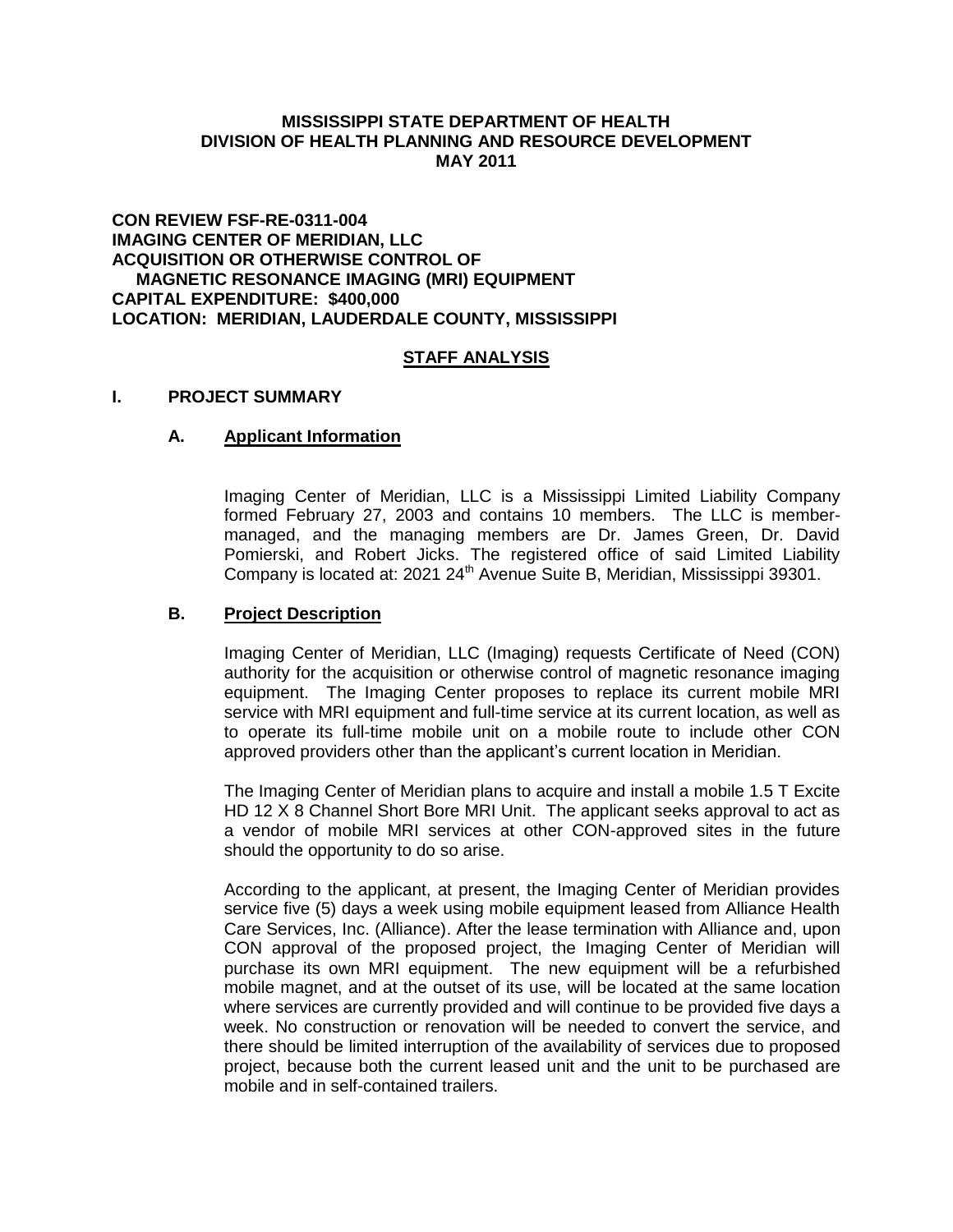HP&RD 05/11 FSF-RE-0311-004 Imaging Center of Meridian Page 2 of 11

According to Imaging Center of Meridian, there will be no new personnel needed, and the Imaging Center has historically provided all supplies for the operation of its business.

The total proposed capital expenditure is \$400,000 for the purchase of fixed equipment (Mobile MRI Unit) for the proposed project.

According to the MSDH Division of Health Facilities Licensure and Certification a site review of the proposed project is not required because the proposed mobile MRI addition is attached to business occupancy. Business occupancies that are not hospital affiliates are not covered under the fire safety and construction's jurisdiction.

## **II. TYPE OF REVIEW REQUIRED**

The Mississippi State Department of Health reviews applications for major medical equipment acquisition in accordance with Section 41-7-191, subparagraph (1)(f) of the Mississippi Code of 1972 Annotated, as amended, and duly adopted rules, procedures, plans, criteria and standards of the Mississippi State Department of Health.

In accordance with Section 41-7-197 (2) of the Mississippi Code 1972 Annotated, as amended, any person may request a public hearing on this project within 20 days of publication of the staff analysis. The opportunity to request a hearing expires on June 6, 2011.

## **III. CONFORMANCE WITH THE STATE HEALTH PLAN AND OTHER ADOPTED CRITERIA AND STANDARDS**

## **A. State Health Plan (SHP)**

The *FY 2011 State Health Plan* contains criteria and standards which an applicant is required to meet before receiving Certificate of Need (CON) authority for the acquisition or otherwise control of MRI equipment. In addition, the conversion from mobile service to fixed MRI service is considered the establishment of a new MRI service and require CON review. The applicant propose to convert from mobile service to fixed based service, utilizing and operating a mobile MRI unit. This application is in substantial compliance with applicable criteria and standards.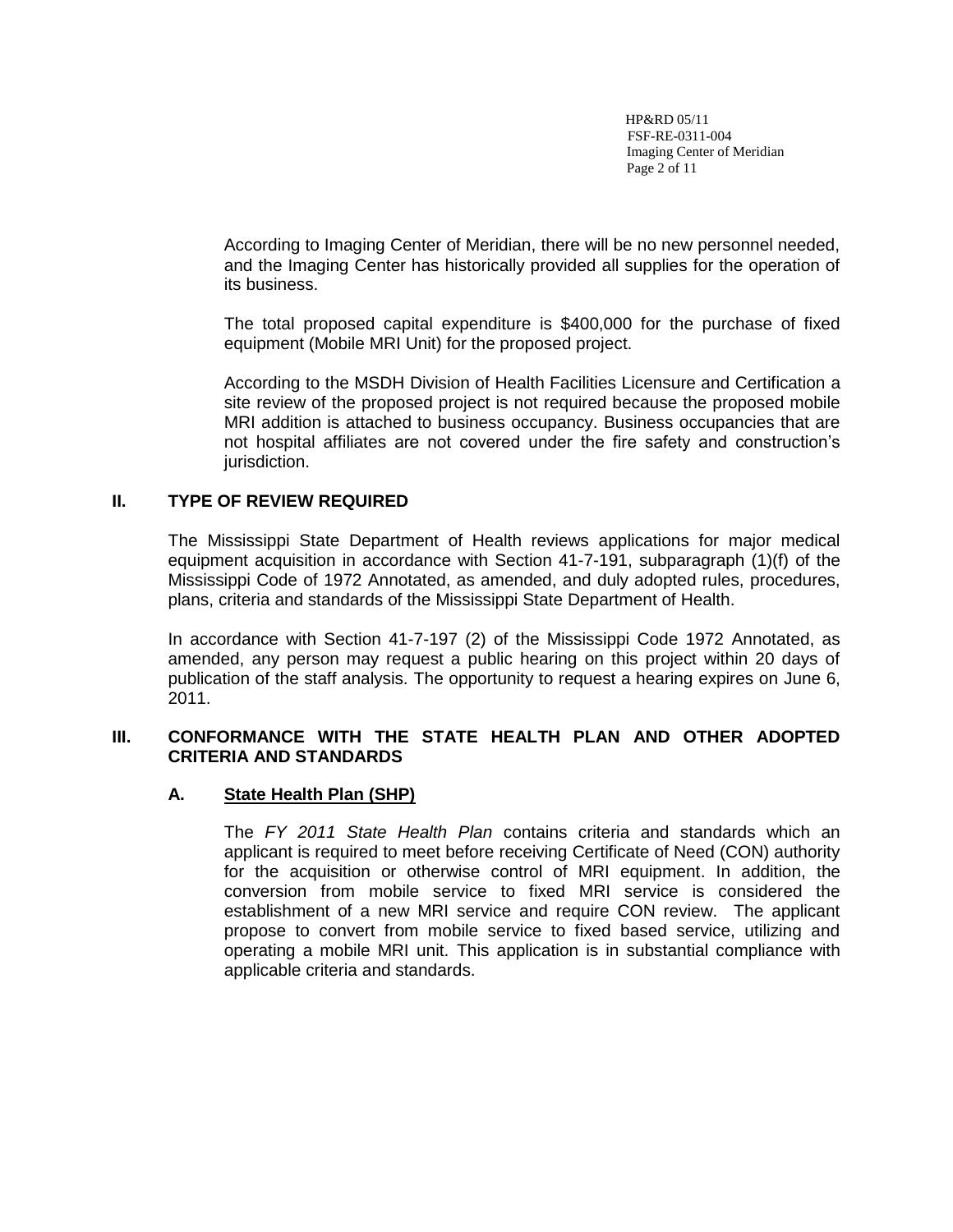HP&RD 05/11 FSF-RE-0311-004 Imaging Center of Meridian Page 3 of 11

## Criteria and Standards for the Acquisition or Otherwise Control of MRI Equipment

#### **SHP Criterion 1- Need**

The entity desiring to acquire or otherwise control MRI equipment must document that the equipment shall perform a minimum of 2,700 procedures per year using the procedures estimation methodology presented in the *2011 Plan*. The *2011 Plan* provides, however, that: "Applicants for non-hospital based MRI facilities may submit affidavits from referring physicians in lieu of the estimation methodology required for hospital-based facilities. MRI procedures projected in affidavits shall be based on actual MRI procedures referred during the year."

Imaging Center of Meridian, LLC is a current provider of MRI services and is in compliance with the *State Health Plan*. The proposed project (acquisition or otherwise control of magnetic resonance imaging (MRI) equipment) will allow the applicant to seek approval to act as a vendor of mobile MRI services at other CON approved sites in the future should the opportunity to do so arise.

The applicant asserts that the need for the project is due to the Imaging Center of Meridian relying on its historical utilization together with the commitments of area physicians to refer additional procedures to the proposed MRI unit. Specifically, The Imaging Center performed 709 and 2,320 scans in 2009 and 2010, respectively. The applicant believes that in addition to the continued need for MRI services in Lauderdale County, GHSA 6, and neighboring counties in Alabama, various referring physicians have committed to refer additional MRI procedures to the new MRI unit. However, the Imaging Center of Meridian, LLC is a non-hospital based MRI facility, thus may submit affidavits for referring physicians as contained in the *Plan*. The application contained two (2) affidavits signed by physicians indicating that they will collectively refer 500 MRI procedures per year. The applicant projects the total number of scans the Imaging Center of Meridian will perform are 2,800, 3,000 and 3,100 in year one, two and three respectively. The applicant asserts that in March and April of the year 2011, the Imaging Center of Meridian, LLC has continued to perform scans at a pace that exceeds last year's numbers by 18-20 percent (709 MRI procedures). The applicant believes these figures support the projected MRI procedures and demonstrate even more clearly that the Imaging Center of Meridian is performing procedures at a volume that satisfies the need requirement for the proposed project.

The applicant asserts that the Imaging Center of Meridian projects its future utilization based on its historical utilization, the pattern of growth it has experienced in that utilization, facts concerning its service in 2010 and changes that unquestionably will result in increased scan volumes for this year and years following. Additionally, the applicant asserts that it relies on the commitments it has received from several area physicians to refer additional procedures once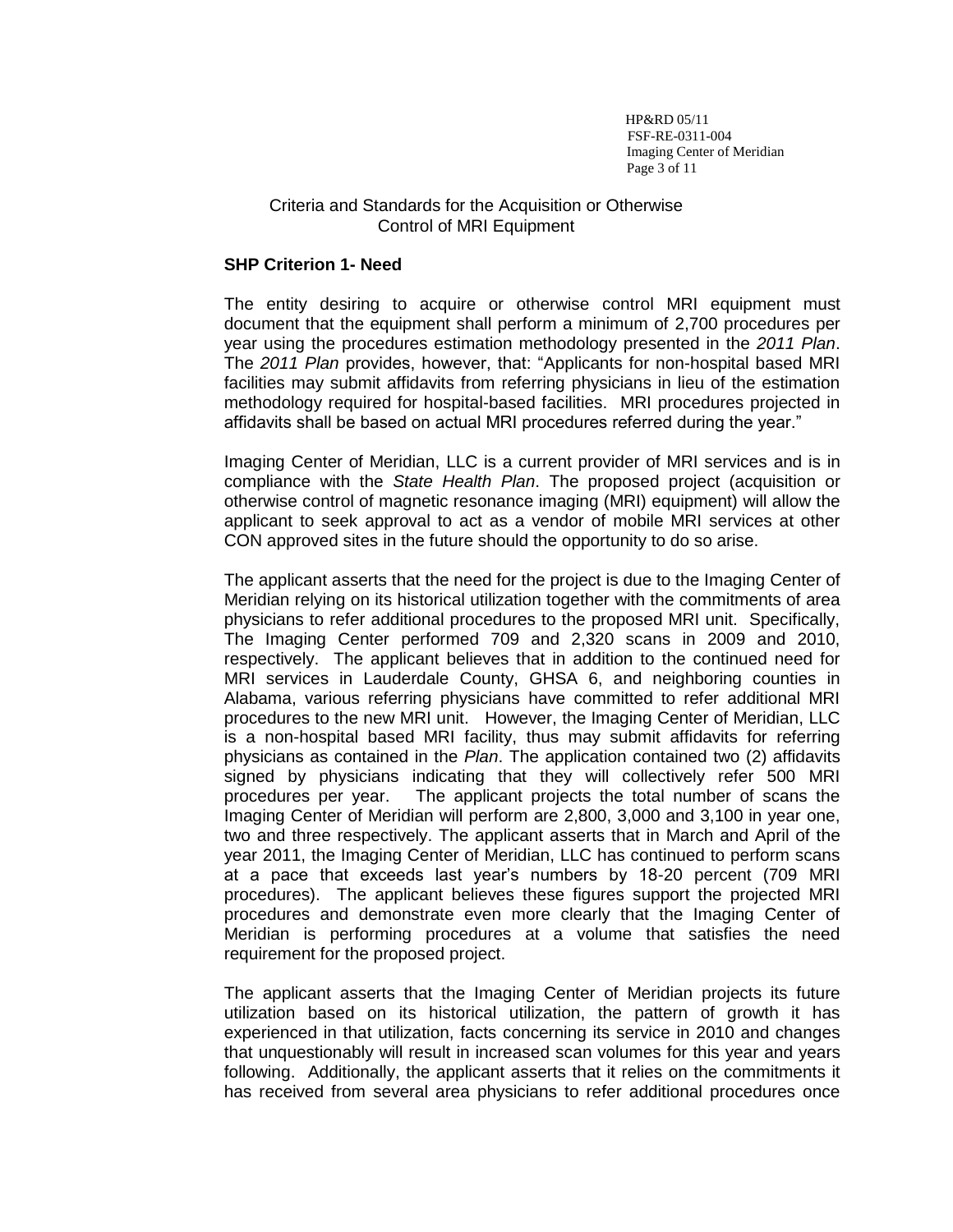HP&RD 05/11 FSF-RE-0311-004 Imaging Center of Meridian Page 4 of 11

the proposed project is CON approved. The applicant submits that together with the historical utilization, the established growth pattern in MRI scan numbers, those commitments provided in affidavits contained in this application, will result in the Imaging Center of Meridian reaching or, more likely exceeding, the projected MRI scan volumes for the first three years of operation of the proposed new MRI unit.

The Imaging Center of Meridian asserts that the population base, in GHSA 6 and neighboring counties in Alabama is more than adequate to support the projected utilization. The applicant asserts that its service area would include all of GHSA 6, plus Choctaw, Greene, Pickens and Sumter Counties in Alabama. The total population in those counties is 234,307. The applicant further states that the Mississippi's use rate for MRI, based on 2009 procedures numbers, is 87.17. The calculation reflects a need for 20,424 scans. Attachment 1 shows the MRI sites in GHSA 6, both fixed and mobile, and full time equivalents (FTEs). The *2011 State Health Plan* shows the 2010 population projection for GHSA 6 to be 179,417.

The Imaging Center of Meridian plans to acquire and install a mobile 1.5 T Excite HD 12 X 8 Channel Short Bore MRI Unit. The applicant seeks approval to act as a vendor of mobile MRI services at other CON-approved sites in the future should the opportunity to do so arise.

## **SHP Criterion 2 – Assurances**

According to the applicant, the Imaging Center documents that the equipment (2005 GE 1/5T Excite HD 12 x 8 Channel Short Bore Mobile MRI) it plans to purchase is FDA approved, that only qualified personnel will be permitted to operate the equipment, and that no fixed/minimum volume contracts will be permitted in the event the equipment is rented, leased or used by other qualified providers on a contractual basis.

In addition, the application contained a proposed contract for purchase of the equipment with Medical Imaging Solutions Group, Inc., Texas.

## **SHP Criterion 3 – Information Recording/Maintenance**

Imaging Center of Meridian, LLC affirms that it will keep and make available to the Mississippi State Department of Health upon request all information required in parts a through d of this criterion. In addition, the applicant asserts that such information, if requested, will be made available within 15 business days of the request.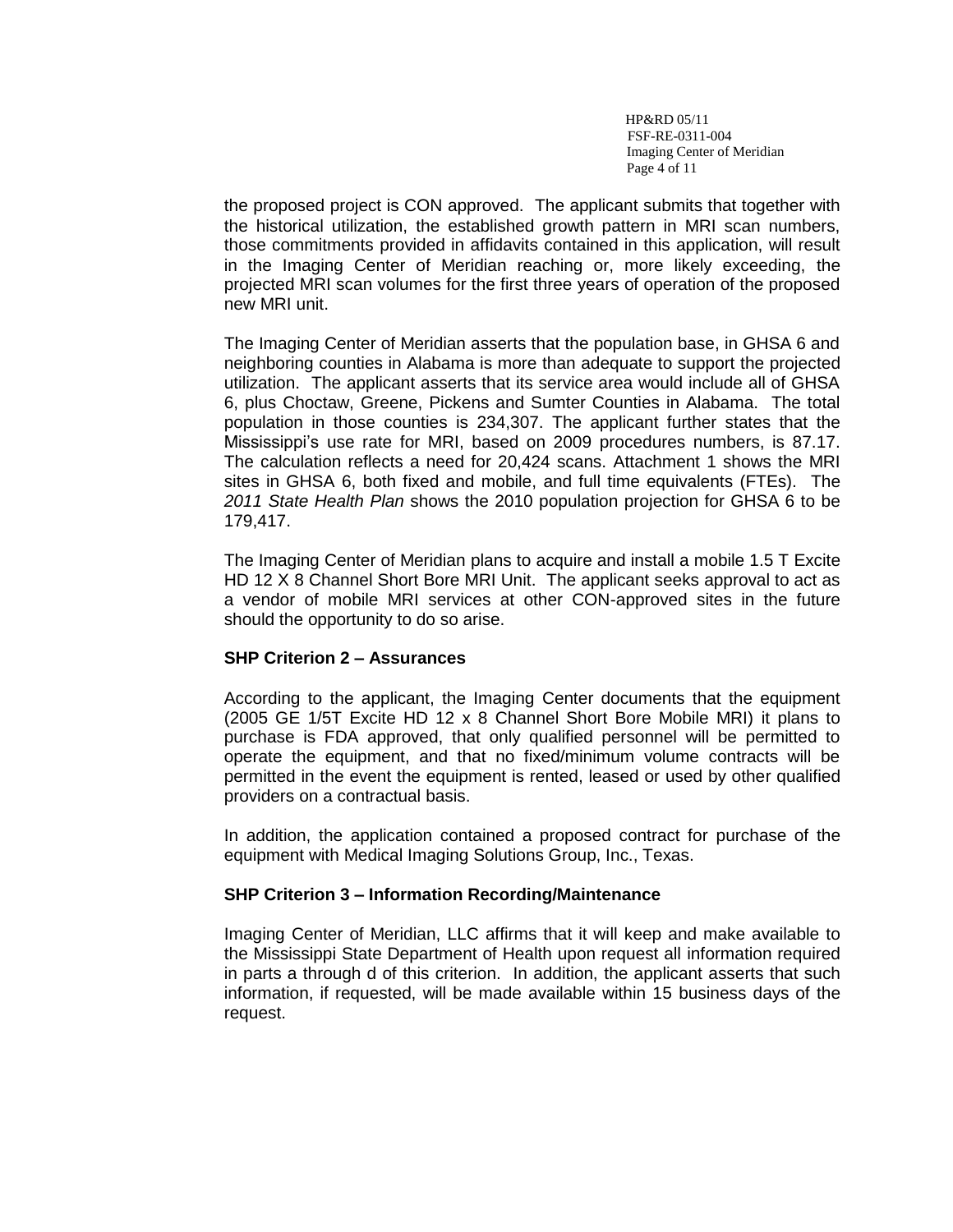HP&RD 05/11 FSF-RE-0311-004 Imaging Center of Meridian Page 5 of 11

## **SHP Criterion 4 – Authorized Entity**

The applicant provided documentation that Imaging Center of Meridian, LLC is authorized to do business with the state of Mississippi.

## **SHP Criterion 5 – Authorization to Provide MRI**

The applicant is a current provider of MRI services and is in compliance with the *Plan*. Imaging Center of Meridian, LLC is seeking CON approval for the acquisition of MRI equipment. The applicant affirms that it will not convert its current equipment and begin providing services with a new piece of equipment until and unless it receives CON approval from the Department.

## **B. General Review (GR) Criteria**

Chapter 8 of the *Mississippi Certificate of Need Review Manual, 2010 revision,*  addresses general criteria by which all CON applications are reviewed. This application is in substantial compliance with general review criteria.

## **GR Criterion 1 –State Health Plan**

The application was reviewed for compliance with the *FY 2011 State Health Plan* as discussed above.

# **GR Criterion 2 - Long Range Plan**

According to the applicant, the Imaging Center of Meridian has planned since its inception to broaden its service from only days each week to a full-time service. It accomplished that increase in service, and has since planned for the conversion of its leased mobile service to service its owned with equipment it owned, in other to eliminate the equipment lease expense and to increase the quality and efficiency of and access to services it offers.

# **GR Criterion 3- Availability of Alternatives**

The applicant states that it considered all available alternatives to the proposed project for replacement of its existing leased MRI equipment. Specifically, the imaging Center of Meridian considered the following three alternatives to the project:

- 1. Maintain the status quo with Alliance as a lessor of its equipment.
- 2. Maintain the status quo from the CON perspective about changing providers from Alliance to another mobile service provider.
- 3. Convert to a fixed unit and building out space in the existing facility to house a fixed unit. The option presented in this project was selected because it best serves the intended purposes of the Imaging Center of Meridian to provide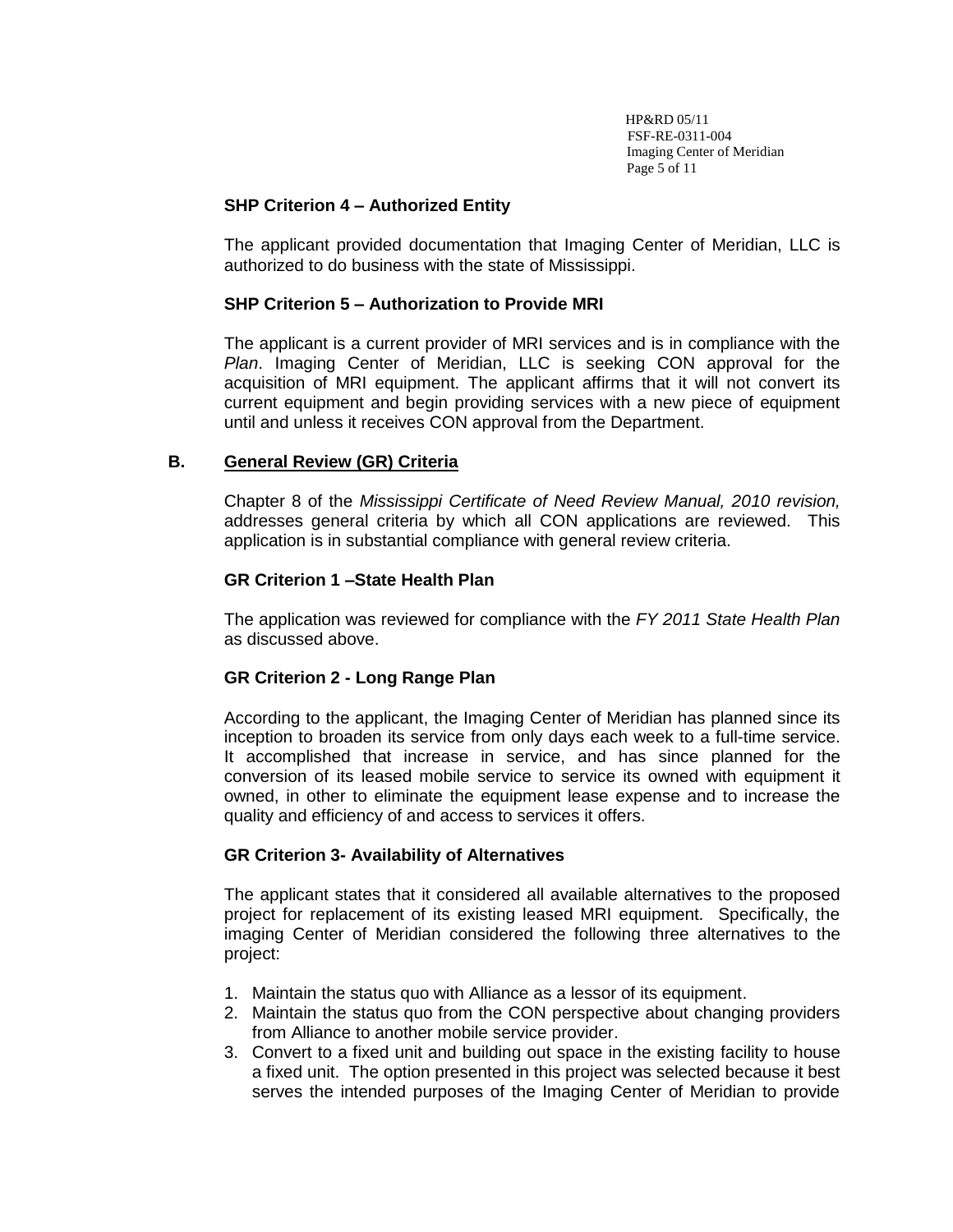HP&RD 05/11 FSF-RE-0311-004 Imaging Center of Meridian Page 6 of 11

higher quality scans more efficiently to its patients. This alternative also provides the ability to meet those intents while incurring the least amount of capital or operational expense for future services*.* 

The Imaging Center of Meridian believes that the proposed project will benefit the health system of Meridian, Lauderdale County and the surrounding areas. There is no less costly alternative for this project, and as previously mentioned, this project will create no unnecessary duplication of services.

## **GR Criterion 4 - Economic Viability**

Based on the applicant's three year projected operating statement, this project will be economically viable. The three-year projected operating statement contained in the application indicates net income of \$729,206 the first year, \$751,144 the second year, and \$853,115 the third year of operation.

The applicant states that the cost for an MRI scan will be \$326 per scan and the charge to patients will be \$1,293 per scan the first year of operation.

## **GR Criterion 5 - Need for the Project**

According to the applicant, the Imaging Center of Meridian will provide service to and will not discriminate against those patients having low incomes, or who are members of a racial or ethnic minority, or who are women, handicapped persons or other underserved groups or the elderly, this group of people have historically formed parts of The Imaging Center's patient base, and fully expects that to continue.

According to the applicant, the Imaging Center of Meridian is not adding equipment to the service area. It is fully expected that MRI scans volumes will continue to increase for the current levels to above the required 2,700 scans per year. The applicant believes that it is equally confident that merely exchanging the leased mobile unit for a full-time mobile unit owned by the Imaging Center will have no adverse impact on other existing service providers. The Imaging Center of Meridian asserts that this is particularly true because the Imaging Center already provides service on a full-time basis, five days a week, with service available as needed on weekends. The service to be offered if this application is granted will remain at that same level full-time, five days a week, with weekends as needed.

According to the applicant, the Imaging Center of Meridian intends to provide better quality and more efficient MRI service to the residents of Meridian, Lauderdale County, and the surrounding area. The applicant asserts that this project will further the Plan's goals of cost containment, as the full-time ownership of its own equipment to be acquired upon CON approval of this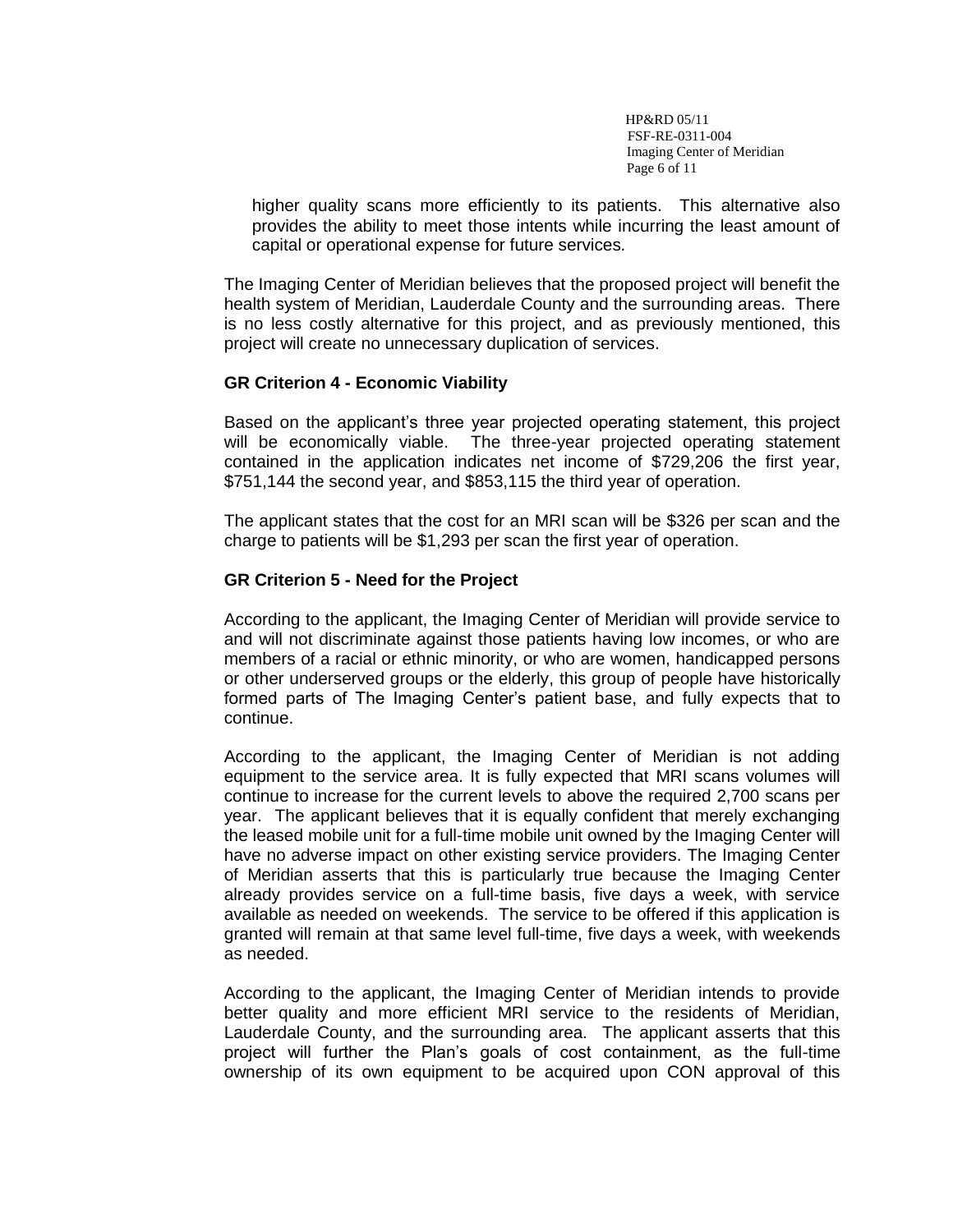HP&RD 05/11 FSF-RE-0311-004 Imaging Center of Meridian Page 7 of 11

project, which will cost less than the leasehold amount the Imaging Center currently is required to pay.

The application contains approximately nine (9) letters and two (2) affidavits supporting this proposed project.

## **GR Criterion 6- Access to the Facility**

According to the applicant, the Imaging Center of Meridian does not discriminate against and will provide completely free access to the poor, physically handicapped, women, elderly, and members of ethnic and racial minorities. The applicant asserts that it will continue to serve the needs of Medicare, Medicaid and medically indigent patients as it has in the past. Historically, the Imaging Center's Medicare patients load has been 28 percent and its Medicaid patients have comprised 10 percent of its business.

The applicant's projected percentage of gross patient revenue of health care provided to medically indigent patients for years one and two will be one (1) percent for the proposed project.

## **GR Criterion 7- Information Requirement**

The Imaging Center of Meridian, LLC affirms that it will record and maintain, at a minimum, the information stated in this criterion regarding charity care, care to the medically indigent, and Medicaid populations and make it available to the Mississippi State Department of Health within 15 days of request.

## **GR Criterion 8 - Relationship to Existing Health Care System**

The Imaging Center of Meridian is located in General Hospital Service Area 6 (GHSA 6). The applicant asserts that the target population will continue to have access to MRI services at the Imaging Center of Meridian as it has in the past only with more efficient, higher quality service due to the change in equipment.

According to the *2011 Plan*, GHSA 6 had a total of nine (9) MRI sites (mobile and fixed) in FY 2008 and FY 2009 utilizing 7.4 FTE MRI units. These sites and units performed a total of 17,172 MRI procedures in 2008 and 16,996 MRI procedures in 2009, with an average of 2,321/FTE unit for FY 2008 and 2,297/FTE unit for FY 2009.

The applicant does not expect this project to have an adverse impact on other providers of MRI services in GHSA 6 because this is simply an application to replace equipment, and not to add a new MRI service, there is no change in the population, no change in capacity for service in GHSA 6, and no potential for adverse impact to any existing service provider.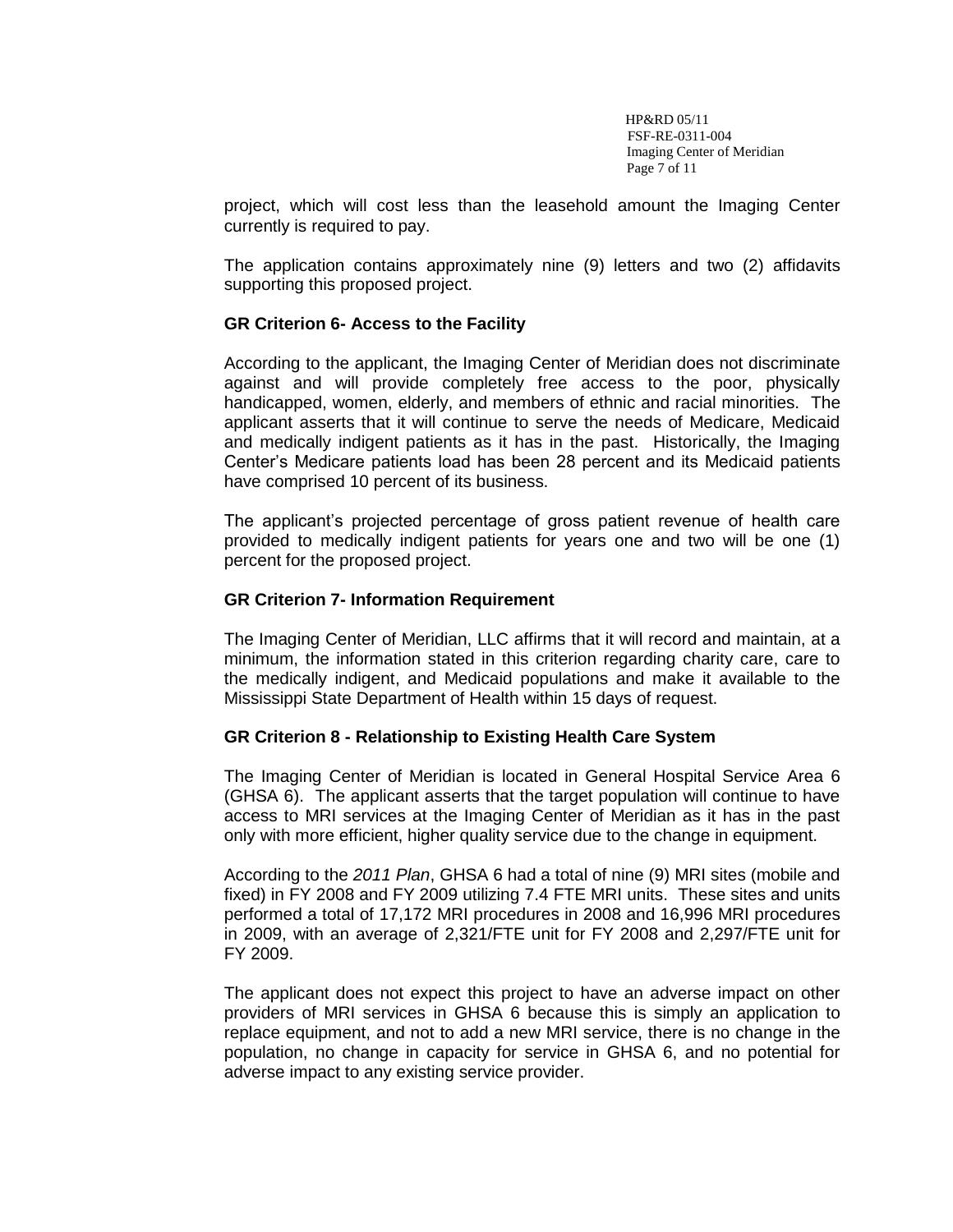HP&RD 05/11 FSF-RE-0311-004 Imaging Center of Meridian Page 8 of 11

Staff concludes that this project should have no significant adverse affect on existing MRI providers in GHSA 6.

## **GR Criterion 9 - Availability of Resources**

The applicant states that no new staff will be required as the result of this project. The Imaging Center of Meridian has always demonstrated a satisfactory staffing history, and currently employs: one (1) full time MRI technician, one (1) part time MRI technician and two (2) full time clerical/front office.

# **GR Criterion 11- Health Professional Training Programs**

According to the applicant, the Imaging Center does not anticipate the service will be used for health professional training programs.

# **GR Criterion 16 - Quality of Care**

The Imaging Center of Meridian, LLC asserts that it is committed to the provision of prompt, efficient high quality service to all patients who present for MRI procedures. Since its inception as a business, the Imaging Center has taken all needed actions to meet this commitment and the quality of its service has never been questioned. The Imaging Center of Meridian, LLC is a current provider of MRI services.

According to the applicant, the Imaging Center of Meridian, LLC is accredited by the American College of Radiology (ACR). The proposed MRI unit, upon CON approval, will be ACR certified. The application contains a copy of the Imaging Center of Meridian's ACR certification.

## **IV. FINANCIAL FEASIBILITY**

# **A. Capital Expenditure Summary**

According to the applicant, the total cost for the MRI equipment is \$400,000 (nonfixed equipment). No other cost is included in the capital expenditure.

## **B. Method of Financing**

The applicant proposed to finance the project with a commercial bank loan in the amount of \$400,000 over a term of 60 months, at an interest rate of 6.00 percent. The application included a letter from JP Morgan Chase Bank, N.A., Lake Charles, Louisiana, indicating its commitment to financing the proposed project.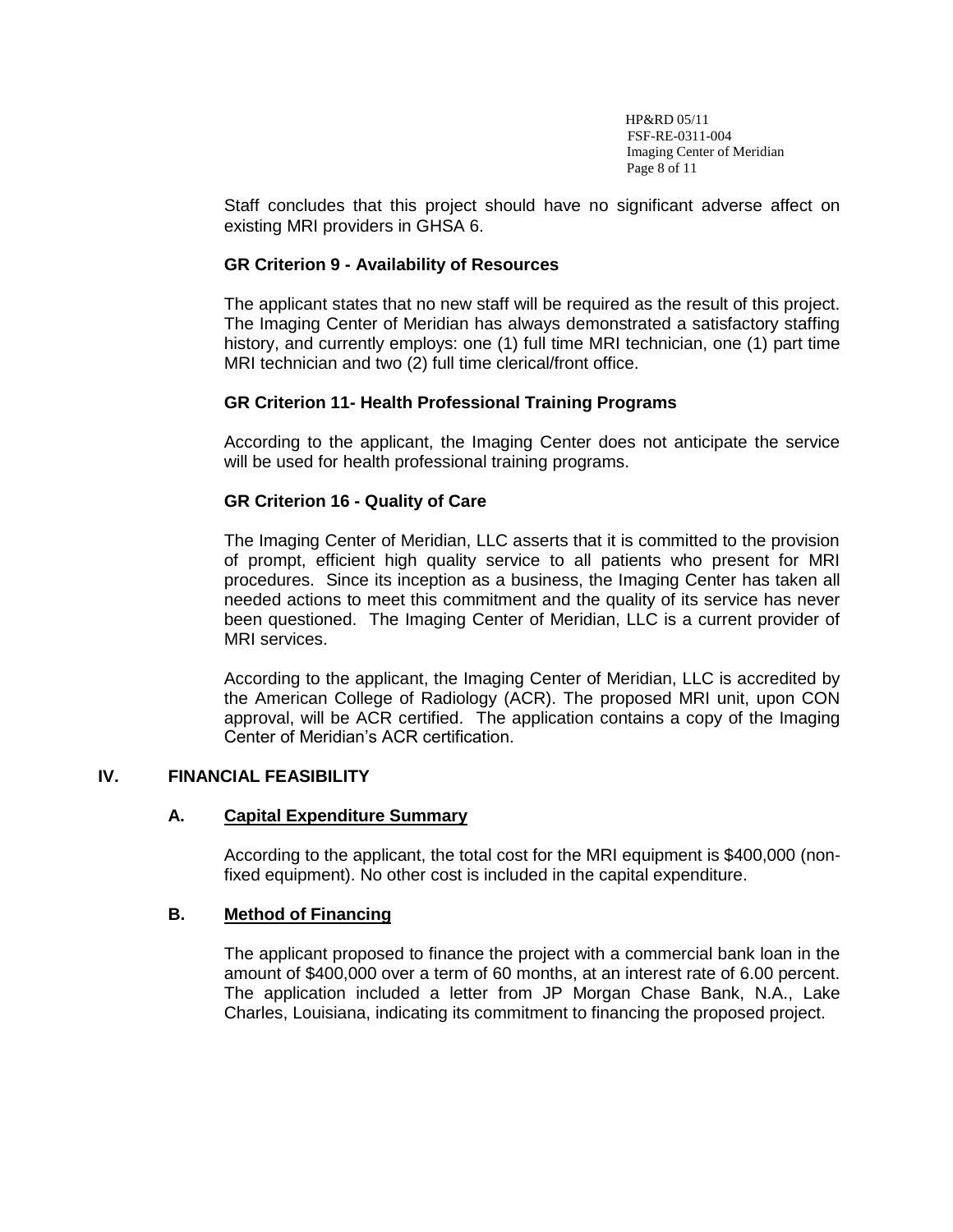HP&RD 05/11 FSF-RE-0311-004 Imaging Center of Meridian Page 9 of 11

## **C. Effect on Operating Costs**

Imaging Center of Meridian, LLC's three-year projected operating statement is provided in Attachment 2.

## **D. Cost to Medicaid/Medicare**

The applicant's projection to third party payors is as follows:

| Payor           | <b>Utilization Percentage</b> | <b>First Year Revenue</b> |  |  |
|-----------------|-------------------------------|---------------------------|--|--|
| <b>Medicaid</b> | 10%                           | \$362,079                 |  |  |
| <b>Medicare</b> | 28%                           | 1,013,824                 |  |  |
| Other           | 62%                           | 2,244,894                 |  |  |
| Total           | 100%                          | \$3,620,797               |  |  |

## **V. RECOMMENDATION OF OTHER AFFECTED AGENCIES**

The Division of Medicaid was provided a copy of this application for comment; however, no comments were received as of the writing of this staff analysis.

## **VI. CONCLUSION AND RECOMMENDATION**

This project is in substantial compliance with the criteria and standards for the acquisition or otherwise control of MRI equipment as contained in the FY *2011 Mississippi State Health Plan,* Chapter 8 of the *Mississippi Certificate of Need Review Manual, 2010 revision;* and all adopted rules, procedures, and plans of the Mississippi State Department of Health.

The Division of Health Planning and Resource Development recommends approval of the application submitted by Imaging Center of Meridian, LLC for the acquisition or otherwise control of magnetic resonance imaging (MRI) equipment.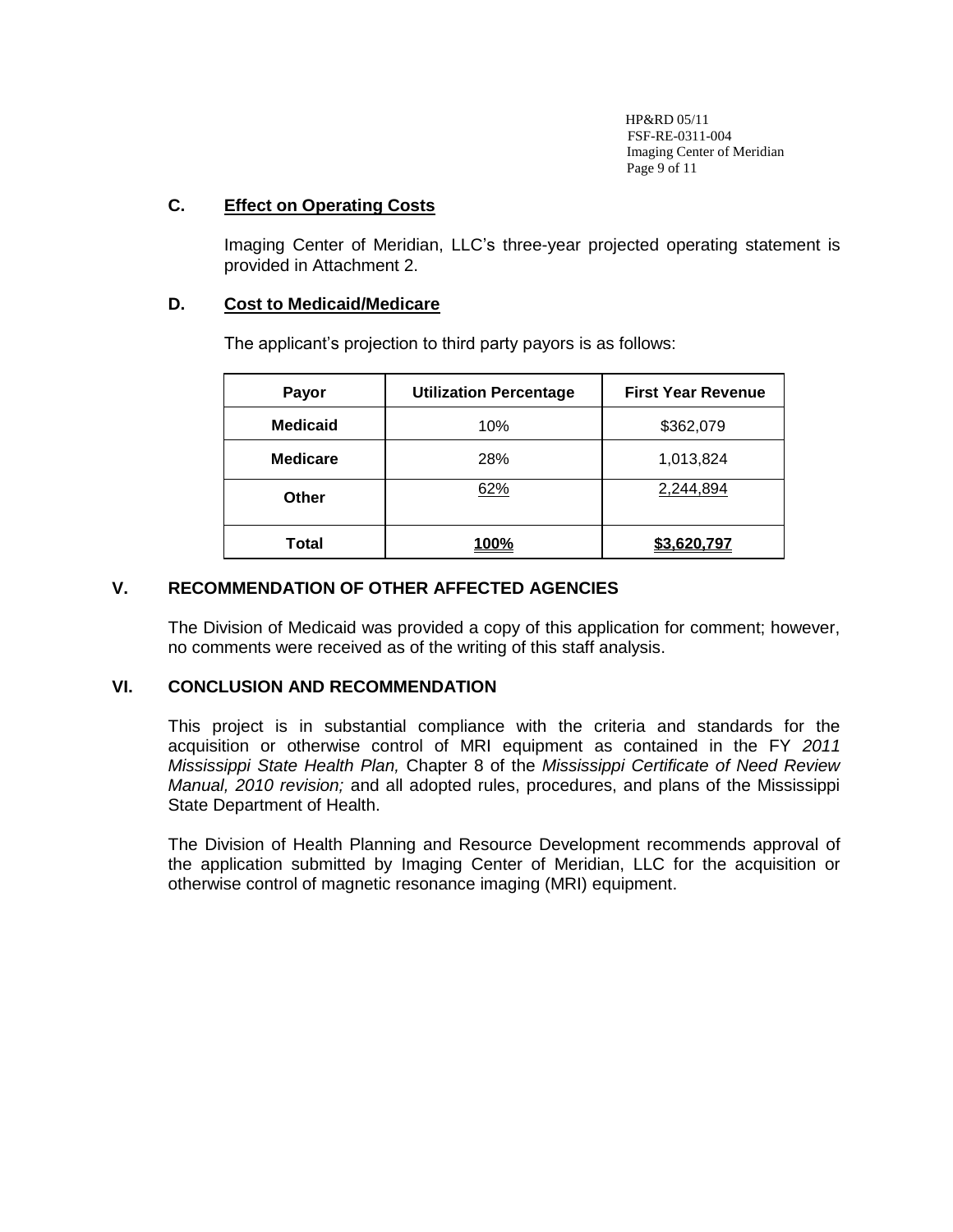HP&RD 05/11 FSF-RE-0311-004 Imaging Center of Meridian Page 10 of 11

#### Attachment 1

#### **General Hospital Service Area 6 Location and Number of MRI Procedures**

| Facility                                        | Location             | Type/<br>No. of<br>Equip. | Number of<br><b>Procedures</b><br>FY 2008 | Number of<br><b>Procedures</b><br>FY 2009 | Days Operated<br>2009 | <b>FTE Unit</b> |
|-------------------------------------------------|----------------------|---------------------------|-------------------------------------------|-------------------------------------------|-----------------------|-----------------|
| Anderson Regional<br><b>Medical Center</b>      | Meridian/Lauderdale  | F                         |                                           | CON                                       | <b>NA</b>             |                 |
| H.C. Watkins Memorial<br>Hospital               | Quitman/Clarke       | M                         | 296                                       | 336                                       | Tue & Thr (8 hrs)     | .20             |
| Laird Hospital                                  | Union/Newton         | M                         | 875                                       | 699                                       | M.W. & F (24Hrs)      | .60             |
| Neshoba General<br>Hospital*                    | Philadelphia/Neshoba | M                         | 258                                       | 1,563                                     | M-Sat (48 Hrs)        | 1.00            |
| Newton Regional<br>Hospital                     | Newton/Newton        | M                         | 149                                       | 156                                       | M-AM                  | .10             |
| Orthopaedic Imaging<br>Associates, LLC          | Meridian/Lauderdale  | M                         | 863                                       | 709                                       | Tu & Th.(16 Hrs)      | .40             |
| <b>Regional Medical</b><br>Support Center, Inc. | Meridian/Lauderdale  | F(3)                      | 8,229                                     | 7,076                                     | M-F120 Hrs)           | 3.00            |
| <b>Rush Medical Group</b>                       | Meridian/Lauderdale  | F(2)                      | 6,192                                     | 6,143                                     | $M-F(140 hrs)$        | 2.00            |
| <b>Wayne County Hospital</b>                    | Waynesboro/Wayne     | M                         | 310                                       | 314                                       | M-PM                  | .10             |
| <b>Totals</b>                                   |                      |                           | 17,172                                    | 16,996                                    |                       | 7.40            |

**Source:** *FY 2011 State Health Plan*

F – Fixed Unit M -Mobile MRI unit

- 1. Scott Medical Imaging is the approved service provider.
- 2. Montfort Jones Memorial Hospital shares a fixed unit with Kosciusko Medical Clinic.
- 3. Regional Medical Support Center, Inc. performs MRIs for Anderson Regional Medical Center, Riley Memorial Hospital, & Rush Foundation Hospital.
- 4. Rush Medical Group performs MRIs for Rush Foundation Hospital.
- 5. **\***Neshoba General Hospital reported MRI correction in April 2010 as 1,560 MRI Scans for FY 2008.